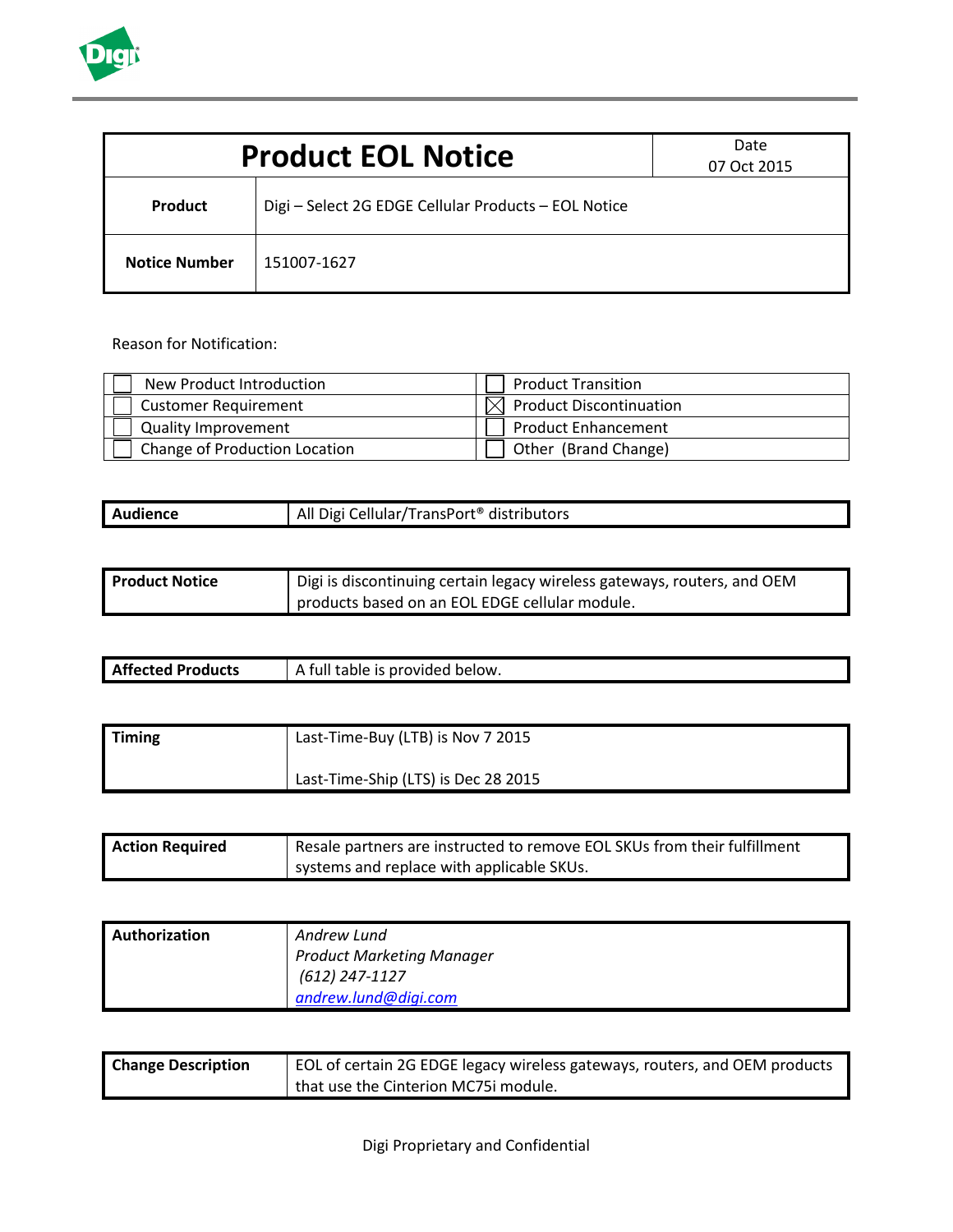| <b>Affected</b> |  |
|-----------------|--|
| Products        |  |

| <b>EOL SKU</b>   | <b>EOL SKU Description</b>        | <b>Nearest</b><br><b>Replacement SKU</b> | <b>Nearest Replacement SKU</b><br><b>Description</b> |
|------------------|-----------------------------------|------------------------------------------|------------------------------------------------------|
| 70001661         | ConnectPort X4 ZB Edge OEM        | <b>Contact Sales</b>                     |                                                      |
| 70001661-C25     | ConnectPort X4 ZB Edge OEM        | <b>Contact Sales</b>                     |                                                      |
| 70001679         | CPX4H ZB Edge US OEM              | <b>Contact Sales</b>                     |                                                      |
| 70002439         | CPX4 ZB Edge DC OEM               | <b>Contact Sales</b>                     |                                                      |
| 70002460         | Utility WAN Edge-4 OEM            | <b>Contact Sales</b>                     |                                                      |
| 70002465         | ConnectPort X4 ZB Edge OEM        | <b>Contact Sales</b>                     |                                                      |
| 70002474         | CPX4 ZB Edge US OEM               | <b>Contact Sales</b>                     |                                                      |
| 70002478         | CPX4H ZB Edge EU OEM              | <b>Contact Sales</b>                     |                                                      |
| 70002479         | CPX4H ZB Edge UK OEM              | <b>Contact Sales</b>                     |                                                      |
| 70002482         | Utility WAN Edge-1 OEM            | <b>Contact Sales</b>                     |                                                      |
| 70002485         | Utility WAN Edge-7 OEM            | <b>Contact Sales</b>                     |                                                      |
| WR21-E11A-DB1-TA | TransPort WR21, Edge, 1Eth/485, S | WR21-U92A-DE1-TA                         | TransPort<br>WR21,HSPA+,2Eth/485,Ent,Term,Ant        |
| WR21-E11A-DB1-TK | TransPort WR21-E, Edge, 1Eth/485  | WR21-U92A-DE1-TB                         | TransPort<br>WR21,HSPA,2Eth/485,Ent,Term             |
| WR21-E11A-DE1-TA | TransPort WR21 Edge, 1Eth/485 E   | WR21-U92A-DE1-TA                         | TransPort<br>WR21,HSPA+,2Eth/485,Ent,Term,Ant        |
| WR21-E11A-DE1-TB | TransPort WR21, Edge, 1Eth/485, E | WR21-U92A-DE1-TB                         | TransPort<br>WR21,HSPA,2Eth/485,Ent,Term             |
| WR21-E11A-DE1-TK | TransPort WR21-E, Edge, 1Eth/485  | WR21-U92A-DE1-TB                         | TransPort<br>WR21,HSPA,2Eth/485,Ent,Term             |
| WR21-E11B-D25-SW | TransPort WR21-E,Edge,1Eth/232    | <b>Contact Sales</b>                     |                                                      |
| WR21-E11B-DB1-SB | TransPort WR21, Edge, 1Eth/232, S | WR21-U92B-DE1-SB                         | TransPort WR21,HSPA,2Eth/232,Ent                     |
| WR21-E11B-DB1-SD | TransPort WR21, Edge, 1Eth/232, S | WR21-U92B-DE1-SB                         | TransPort WR21,HSPA,2Eth/232,Ent                     |
| WR21-E11B-DB1-SF | TransPort WR21-E, Edge, 1Eth/232  | WR21-U92B-DE1-SB                         | TransPort WR21,HSPA,2Eth/232,Ent                     |
| WR21-E11B-DB1-SH | TransPort WR21, Edge, 1Eth/232, S | WR21-U92B-DE1-SW                         | TransPort<br>WR21,HSPA+,2Eth/232,Ent,Int,Ant         |
| WR21-E11B-DB1-SK | TransPort WR21, Edge, 1Eth/232 S  | WR21-U92B-DE1-SW                         | TransPort<br>WR21,HSPA+,2Eth/232,Ent,Int,Ant         |
| WR21-E11B-DB1-SU | TransPort WR21-E,Edge,1Eth/232    | WR21-U92B-DE1-SW                         | <b>TransPort</b><br>WR21,HSPA+,2Eth/232,Ent,Int,Ant  |
| WR21-E11B-DB1-SW | TransPort WR21-E, Edge, 1Eth/232  | WR21-U92B-DE1-SW                         | TransPort<br>WR21,HSPA+,2Eth/232,Ent,Int,Ant         |
| WR21-E11B-DE1-SD | TransPort WR21-E,Edge,1Eth/232    | WR21-U92B-DE1-SB                         | TransPort WR21,HSPA,2Eth/232,Ent                     |
| WR21-E11B-DE1-SF | TransPort WR21-E, Edge, 1Eth/232  | WR21-U92B-DE1-SB                         | TransPort WR21,HSPA,2Eth/232,Ent                     |
| WR21-E11B-DE1-SK | TransPort WR21-E, Edge, 1Eth/232  | WR21-U92B-DE1-SW                         | TransPort<br>WR21,HSPA+,2Eth/232,Ent,Int,Ant         |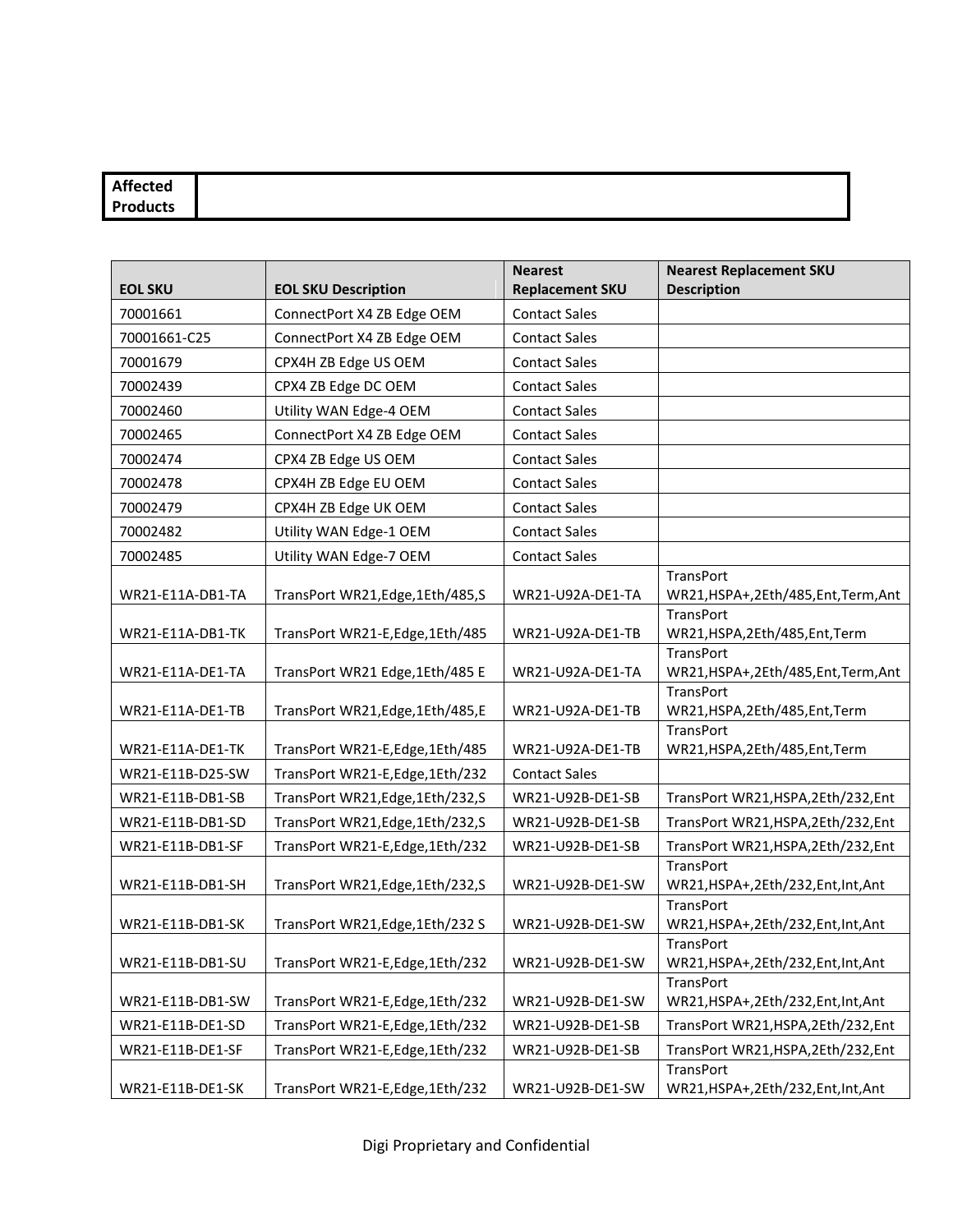|                  |                                    | <b>Nearest</b>         | <b>Nearest Replacement SKU</b>               |
|------------------|------------------------------------|------------------------|----------------------------------------------|
| <b>EOL SKU</b>   | <b>EOL SKU Description</b>         | <b>Replacement SKU</b> | <b>Description</b>                           |
|                  |                                    |                        | TransPort                                    |
| WR21-E11B-DE1-SL | TransPort WR21, Edge, 1Eth/232 E   | WR21-U92B-DE1-SW       | WR21,HSPA+,2Eth/232,Ent,Int,Ant              |
|                  |                                    |                        | TransPort                                    |
| WR21-E11B-DE1-SW | TransPort WR21-E, Edge, 1Eth/232   | WR21-U92B-DE1-SW       | WR21,HSPA+,2Eth/232,Ent,Int,Ant              |
|                  |                                    |                        | TransPort                                    |
| WR21-E12A-DE1-TA | TransPort WR21 Edge, 2Eth/485 E    | WR21-U92A-DE1-TA       | WR21,HSPA+,2Eth/485,Ent,Term,Ant             |
|                  |                                    |                        | TransPort                                    |
| WR21-E12A-DE1-TB | TransPort WR21, Edge, 2Eth/485, E  | WR21-U92A-DE1-TB       | WR21,HSPA,2Eth/485,Ent,Term<br>TransPort     |
| WR21-E12A-DE1-TK | TransPort WR21-E,Edge,2Eth/485     | WR21-U92A-DE1-TB       | WR21,HSPA,2Eth/485,Ent,Term                  |
|                  |                                    |                        |                                              |
| WR21-E12B-D30-SW | Transport WR21-E, Edge, 2Eth       | <b>Contact Sales</b>   |                                              |
| WR21-E12B-DB1-SF | TransPort WR21-E,Edge,2Eth/232     | WR21-U92B-DE1-SB       | TransPort WR21,HSPA,2Eth/232,Ent             |
| WR21-E12B-DE1-SB | TransPort WR21, Edge, 2Eth/232, E  | WR21-U92B-DE1-SB       | TransPort WR21,HSPA,2Eth/232,Ent             |
| WR21-E12B-DE1-SD | TransPort WR21, Edge, 2Eth/232, E  | WR21-U92B-DE1-SB       | TransPort WR21,HSPA,2Eth/232,Ent             |
| WR21-E12B-DE1-SF | TransPort WR21-E, Edge, 2Eth/232   | WR21-U92B-DE1-SB       | TransPort WR21,HSPA,2Eth/232,Ent             |
|                  |                                    |                        | <b>TransPort</b>                             |
| WR21-E12B-DE1-SK | TransPort WR21-E,Edge,2Eth/232     | WR21-U92B-DE1-SW       | WR21,HSPA+,2Eth/232,Ent,Int,Ant              |
|                  |                                    |                        | TransPort                                    |
| WR21-E12B-DE1-SW | TransPort WR21-E, Edge, 2Eth/232   | WR21-U92B-DE1-SW       | WR21,HSPA+,2Eth/232,Ent,Int,Ant              |
|                  |                                    |                        | TransPort                                    |
| WR41-E100-DA1-SF | TransPort WR41, Edge, Tun5, DC, An | WR41-U900-NE1-SW       | WR41,HSPA,WF,Psw5,Int,Ant                    |
|                  |                                    |                        | TransPort                                    |
| WR41-E100-DA1-SU | TransPort WR41-E, Edge, Tun5, US,  | WR41-U900-NE1-SW       | WR41,HSPA,WF,Psw5,Int,Ant                    |
|                  |                                    |                        | TransPort                                    |
| WR41-E100-DA1-SW | Transport WR41-E, Edge, Tun5, Int  | WR41-U900-NE1-SW       | WR41,HSPA,WF,Psw5,Int,Ant                    |
| WR41-E100-DE1-SW | TransPort WR41-E,Edge,Psw5,Int     | WR41-U900-NE1-SW       | TransPort<br>WR41,HSPA,WF,Psw5,Int,Ant       |
|                  |                                    |                        | TransPort                                    |
| WR41-E100-DE1-XD | TransPort WR41 Edge Psw5, XT-DC    | WR41-U900-NE1-SW       | WR41,HSPA,WF,Psw5,Int,Ant                    |
|                  |                                    |                        | TransPort                                    |
| WR41-E100-DE1-XK | TransPort WR41 Edge Psw5, XT, XP   | WR41-U900-NE1-SW       | WR41,HSPA,WF,Psw5,Int,Ant                    |
|                  |                                    |                        | TransPort                                    |
| WR41-E100-DV1-SU | Transport WR41-E, Edge, Enc5, US   | WR41-U900-NE1-SW       | WR41,HSPA,WF,Psw5,Int,Ant                    |
|                  |                                    |                        | TransPort                                    |
| WR41-E100-DV1-SW | Transport WR41-E, Edge, Enc5, Int  | WR41-U900-NE1-SW       | WR41,HSPA,WF,Psw5,Int,Ant                    |
|                  |                                    |                        | TransPort                                    |
| WR41-E100-NE1-SW | TransPort WR41, Edge, WF, Psw5, In | WR41-U900-NE1-SW       | WR41,HSPA,WF,Psw5,Int,Ant                    |
|                  |                                    |                        | TransPort                                    |
| WR41-E1A1-DA1-SW | TransPort WR41-E, Edge, 1xAsy, Tu  | WR41-U9A3-NE1-SW       | WR41,HSPA,3xAsy,WF,Psw5,Int,Ant              |
|                  |                                    |                        | TransPort                                    |
| WR41-E1A1-DE1-XK | TransPort WR41-E, Edge, 1xAsy, Ps  | WR41-U9A3-NE1-SW       | WR41,HSPA,3xAsy,WF,Psw5,Int,Ant              |
| WR41-E1A1-DV1-SW | TransPort WR41, Edge, 1xAsy, Enc5  | WR41-U9A3-NE1-SW       | TransPort<br>WR41,HSPA,3xAsy,WF,Psw5,Int,Ant |
|                  |                                    |                        | TransPort                                    |
| WR41-E1A3-DA1-SU | Transport WR41-E, Edge, 3xAsy, En  | WR41-U9A3-NE1-SW       | WR41,HSPA,3xAsy,WF,Psw5,Int,Ant              |
|                  |                                    |                        | TransPort                                    |
| WR41-E1A3-DA1-SW | TransPort WR41-E, Edge, 3xAsy, Tu  | WR41-U9A3-NE1-SW       | WR41,HSPA,3xAsy,WF,Psw5,Int,Ant              |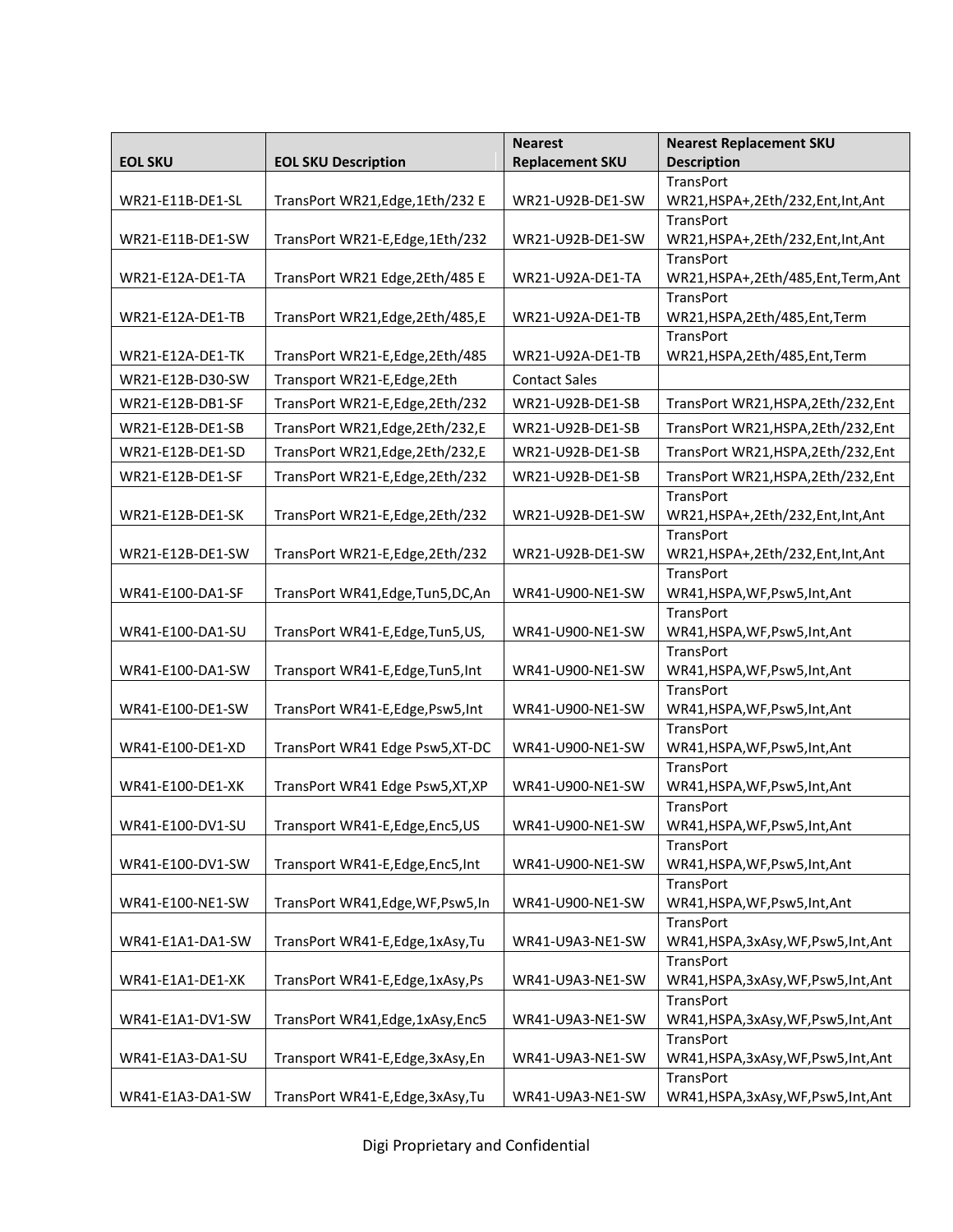| <b>EOL SKU Description</b><br><b>Replacement SKU</b><br><b>Description</b><br><b>EOL SKU</b><br>TransPort<br>Transport WR41-E, Edge, 3xAsy, En<br>WR41-U9A3-NE1-SW<br>WR41,HSPA,3xAsy,WF,Psw5,Int,Ant<br>WR41-E1A3-DV1-SU |
|---------------------------------------------------------------------------------------------------------------------------------------------------------------------------------------------------------------------------|
|                                                                                                                                                                                                                           |
|                                                                                                                                                                                                                           |
|                                                                                                                                                                                                                           |
| TransPort                                                                                                                                                                                                                 |
| WR41-E1A3-DV1-SW<br>TransPort WR41-E, Edge, 3xAsy, En<br>WR41-U9A3-NE1-SW<br>WR41,HSPA,3xAsy,WF,Psw5,Int,Ant                                                                                                              |
| <b>TransPort</b>                                                                                                                                                                                                          |
| TransPort WR41, Edge, 3xAsy, WF, P<br>WR41-U9A3-NE1-SW<br>WR41-E1A3-NE1-SW<br>WR41,HSPA,3xAsy,WF,Psw5,Int,Ant                                                                                                             |
| TransPort                                                                                                                                                                                                                 |
| TransPort WR41-E,Edge,Fleet,Tu<br>WR41-E1F1-DA1-XD<br>WR41-U900-NE1-SW<br>WR41,HSPA,WF,Psw5,Int,Ant                                                                                                                       |
| TransPort                                                                                                                                                                                                                 |
| WR41-E1G1-DA1-SW<br>TransPort WR41-E, Edge, GPS, Tun<br>WR41-U900-NE1-SW<br>WR41,HSPA,WF,Psw5,Int,Ant                                                                                                                     |
| <b>TransPort</b>                                                                                                                                                                                                          |
| TransPort WR41-E,Edge,ISDN,Tun<br>WR41-U900-NE1-SW<br>WR41-E1I1-DA1-SW<br>WR41,HSPA,WF,Psw5,Int,Ant                                                                                                                       |
| TransPort                                                                                                                                                                                                                 |
| TransPort WR41-E.Edge,PSTN,Tun<br>WR41-E1P1-DA1-SW<br>WR41-U900-NE1-SW<br>WR41,HSPA,WF,Psw5,Int,Ant                                                                                                                       |
| <b>TransPort</b>                                                                                                                                                                                                          |
| WR41-E1P3-DA1-SU<br>TransPort WR41-E,Edge,DialS,Tu<br>WR41-U900-NE1-SW<br>WR41,HSPA,WF,Psw5,Int,Ant                                                                                                                       |
| TransPort<br>WR41-E1S1-DA1-SU<br>WR41-U900-NE1-SW                                                                                                                                                                         |
| TransPort WR41 Edge, 1xSyc Tun5<br>WR41,HSPA,WF,Psw5,Int,Ant<br>TransPort                                                                                                                                                 |
| TransPort WR41-E, Edge, 1xSyc, Tu<br>WR41-E1S1-DA1-SW<br>WR41-U900-NE1-SW                                                                                                                                                 |
| WR41,HSPA,WF,Psw5,Int,Ant<br>TransPort                                                                                                                                                                                    |
| TransPort WR41-E, Edge, 1xSyc, Ps<br>WR41-E1S1-DE1-SW<br>WR41-U900-NE1-SW<br>WR41,HSPA,WF,Psw5,Int,Ant                                                                                                                    |
| TransPort                                                                                                                                                                                                                 |
| Transport WR41-E, Edge, 1xSyc, En<br>WR41-E1S1-DV1-SW<br>WR41-U900-NE1-SW<br>WR41,HSPA,WF,Psw5,Int,Ant                                                                                                                    |
| <b>TransPort</b>                                                                                                                                                                                                          |
| TransPort WR41, Edge, 1xSyc, Enc5<br>WR41-U900-NE1-SW<br>WR41-E1S1-DV1-XK<br>WR41,HSPA,WF,Psw5,Int,Ant                                                                                                                    |
| <b>TransPort</b>                                                                                                                                                                                                          |
| TransPort WR41-E,Edge,1xSyc,WF<br>WR41-U900-NE1-SW<br>WR41,HSPA,WF,Psw5,Int,Ant<br>WR41-E1S1-NE2-SW                                                                                                                       |
| TransPort                                                                                                                                                                                                                 |
| WR41-E1S1-NE3-SW<br>TransPort WR41-E,Edge,1xSyc,WF<br>WR41-U900-NE1-SW<br>WR41,HSPA,WF,Psw5,Int,Ant                                                                                                                       |
| TransPort                                                                                                                                                                                                                 |
| WR41-E1T1-DA1-SW<br>TransPort WR41-E, Edge, 1xTel, Tu<br>WR41-U900-NE1-SW<br>WR41,HSPA,WF,Psw5,Int,Ant                                                                                                                    |
| TransPort                                                                                                                                                                                                                 |
| TransPort WR41-E, Edge, Tel2, Tun<br>WR41-U900-NE1-SW<br>WR41,HSPA,WF,Psw5,Int,Ant<br>WR41-E1T2-DA1-SW                                                                                                                    |
| TransPort                                                                                                                                                                                                                 |
| WR41-E1T2-DA1-XD<br>TransPort WR41, Edge, Tel2, Tun5,<br>WR41-U900-NE1-SW<br>WR41,HSPA,WF,Psw5,Int,Ant                                                                                                                    |
| TransPort                                                                                                                                                                                                                 |
| WR41-E1T2-DB1-SW<br>TransPort WR41, Edge, Tel2 Std<br>WR41-U900-NE1-SW<br>WR41,HSPA,WF,Psw5,Int,Ant                                                                                                                       |
| <b>TransPort</b>                                                                                                                                                                                                          |
| TransPort WR41, Edge, Tel2, Psw5,<br>WR41,HSPA,WF,Psw5,Int,Ant<br>WR41-E1T2-DE1-XF<br>WR41-U900-NE1-SW                                                                                                                    |
| TransPort                                                                                                                                                                                                                 |
| WR41-E1T2-DV1-SU<br>TransPort WR41, Edge, Tel2, Enc5,<br>WR41-U900-NE1-SW<br>WR41,HSPA,WF,Psw5,Int,Ant                                                                                                                    |
| WR44-E100-CE1-SW<br>TransPort WR44 v2, Edge, Psw5, In<br>WR44-U900-CE1-SW<br>TransPort WR44, HSPA+, Psw5, Int, Ant                                                                                                        |
| WR44-E100-CE1-XD<br>TransPort WR44 v2, Edge, Psw5, XT<br>WR44-U900-CE1-RF<br>TransPort WR44 v2,HSPA,RG,DC                                                                                                                 |
| TransPort WR44 v2, Edge, Psw5, XT<br>TransPort WR44 v2,HSPA,RG,DC<br>WR44-E100-CE1-XK<br>WR44-U900-CE1-RF                                                                                                                 |
| TransPort                                                                                                                                                                                                                 |
| WR44, HSPA+, Ax1, Psw20, Int, Ant<br>WR44-E100-FE2-SW<br>TransPort WR44 v2, Edge, Ax1, Psw<br>WR44-U900-FE2-SW                                                                                                            |